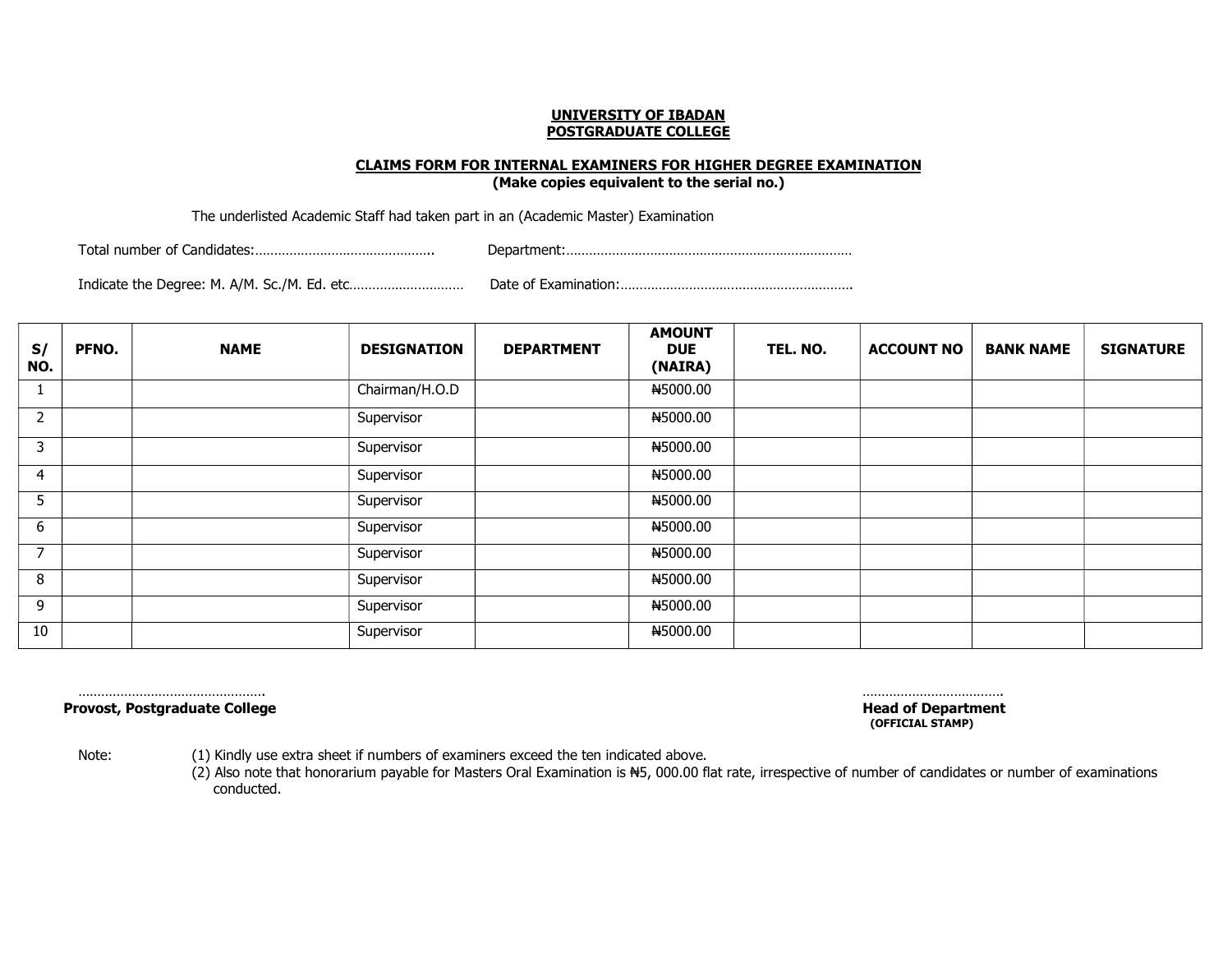#### CLAIMS FORM FOR INTERNAL EXAMINERS FOR HIGHER DEGREE EXAMINATION (Fill in triplicate)

The underlisted Academic Staff had taken part in an M.Phil/Ph.D. Conversion Examination.

Name of Candidate:……………………………………. Department:………………………………………………….

Matric No.:…………………………………. Date of Examinations:…………………………………….

| S/NO. | <b>NAME</b> | <b>DESIGNATION</b>    | <b>DEPARTMENT</b> | <b>AMOUNT</b><br><b>DUE</b><br>(NAIRA) | TEL. NO. | <b>ACCOUNT NO</b> | <b>BANK NAME</b> | <b>SIGNATURE</b> |
|-------|-------------|-----------------------|-------------------|----------------------------------------|----------|-------------------|------------------|------------------|
|       |             | Internal/<br>External |                   | <del>N</del> 5,000.00                  |          |                   |                  |                  |

 …………………………………………. ………………………………. Provost Postgraduate College **Head of Department** 

(OFFICIAL STAMP)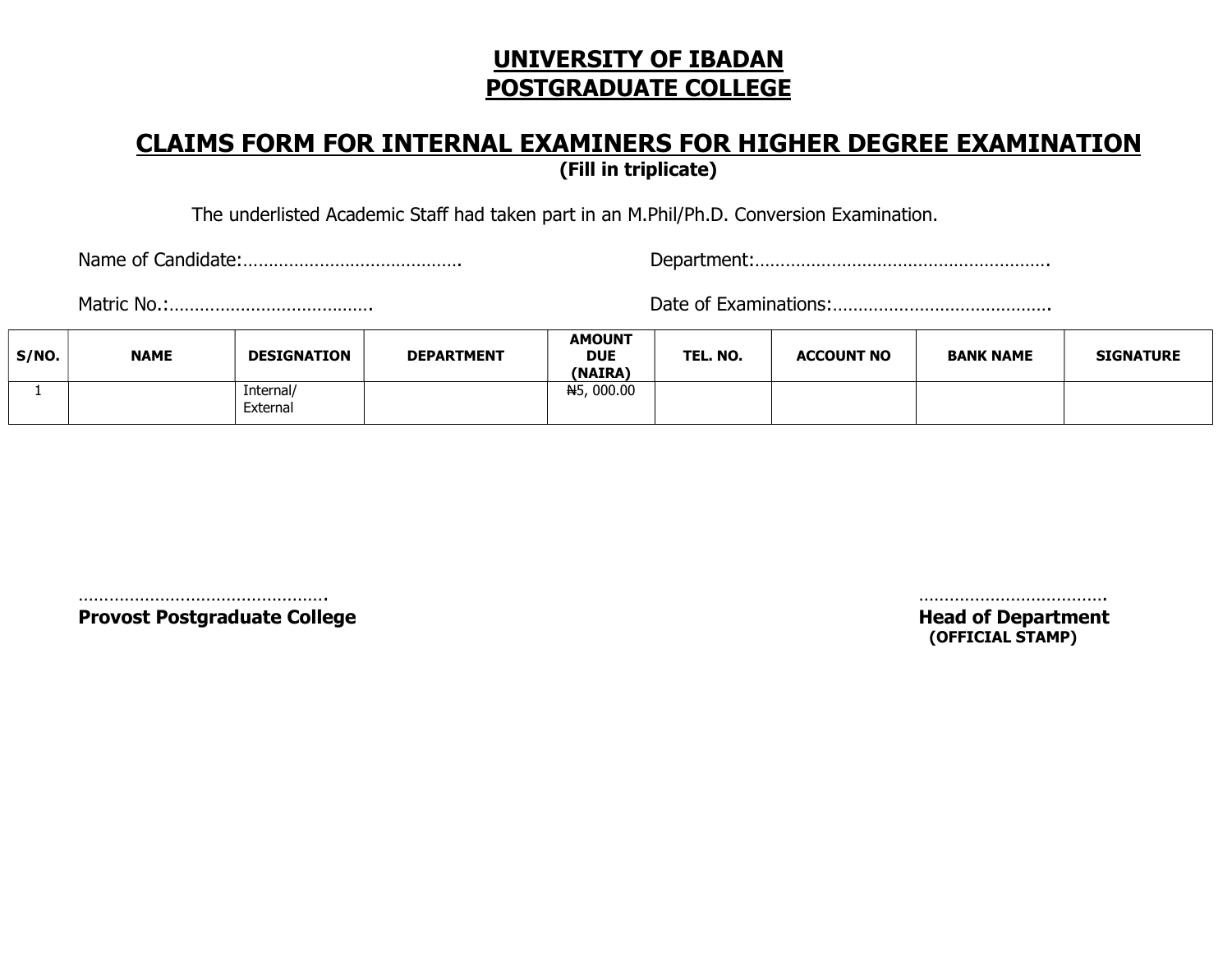### CLAIMS FORM FOR INTERNAL EXAMINERS FOR HIGHER DEGREE EXAMINATION

(Make copies equivalent to the serial no.)

The underlisted Academic Staff had taken part in an Ph.D/MD Examination.

Name of Candidate……………………………………………………… Department………………………………………………………………………………..

Matric. No.:…………………….…… Date of Examination……………………………….……………………………………

| S/NO.    | <b>PF No</b> | <b>NAME</b> | <b>DESIGNATIO</b><br>N  | <b>DEPARTMENT</b> | <b>AMOUNT</b><br><b>DUE</b><br>(NAIRA) | TEL. NO. | <b>ACCOUNT</b><br>NO . | <b>BANK NAME</b> | <b>SIGNATURE</b> |
|----------|--------------|-------------|-------------------------|-------------------|----------------------------------------|----------|------------------------|------------------|------------------|
| <b>I</b> |              |             | Chairman/<br>Supervisor |                   | ₦10,000.00                             |          |                        |                  |                  |
| 2        |              |             | Internal/<br>Supervisor |                   | ₦10,000.00                             |          |                        |                  |                  |
| 3        |              |             | Co-Supervisor           |                   | ₦10,000.00                             |          |                        |                  |                  |
| 4        |              |             | Internal/<br>External   |                   | ₦10,000.00                             |          |                        |                  |                  |
| 5.       |              |             | Sub-Dean<br>(PG)        |                   | ₦3,000.00                              |          |                        |                  |                  |
| 6        |              |             | Provost/Rep             |                   | <del>N</del> 6,000.00                  |          |                        |                  |                  |
| ⇁        |              |             | PG-Coordinator          |                   | ₦3,000.00                              |          |                        |                  |                  |

 …………………………………………. ………………………………. Provost, Postgraduate College **Head of Department** 

(OFFICIAL STAMP)